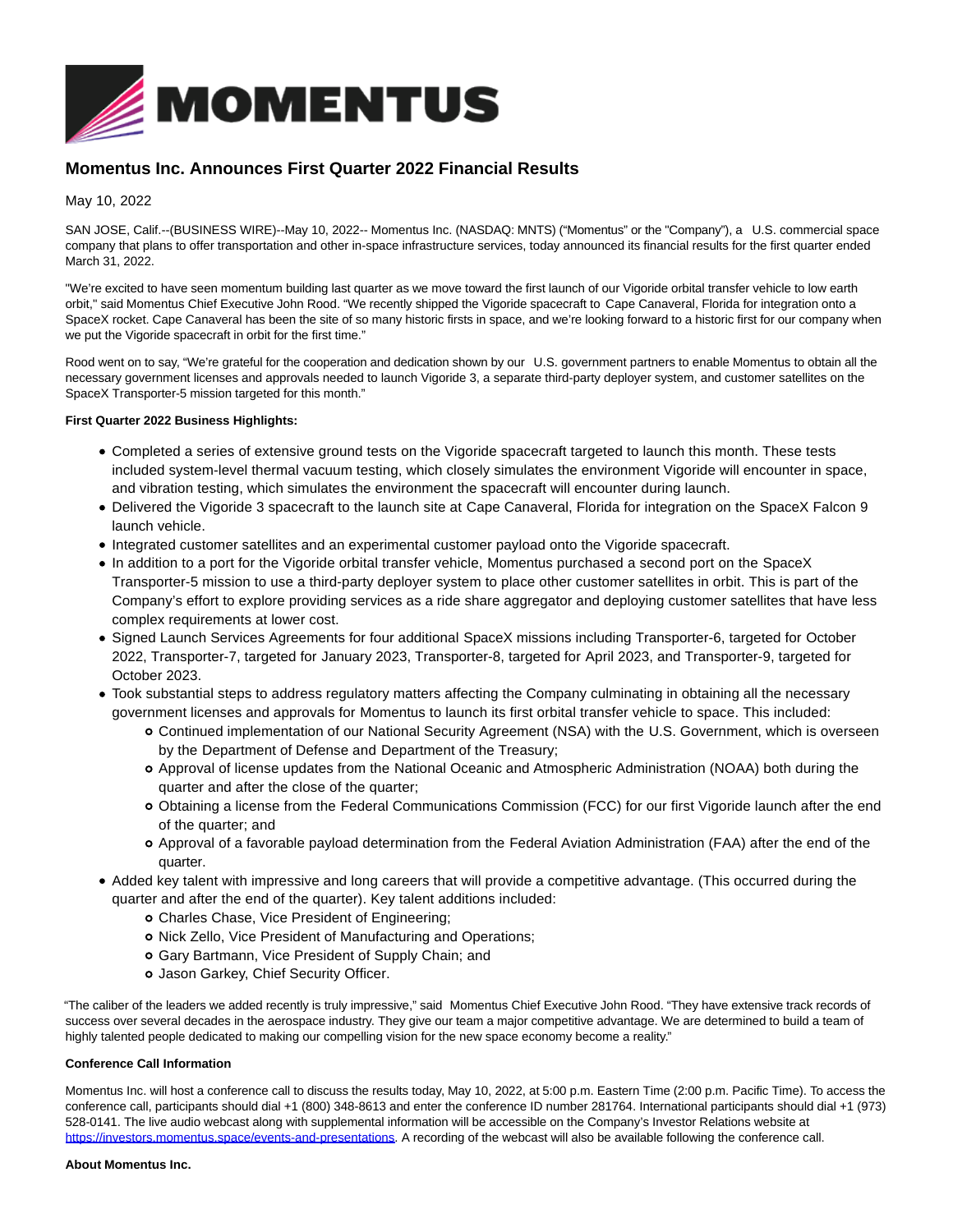Momentus is a U.S. commercial space company that plans to offer in-space infrastructure services, including in-space transportation, hosted payloads and in-orbit services. Momentus believes it can make new ways of operating in space possible with its planned in-space transfer and service vehicles that will be powered by an innovative water plasma-based propulsion system that is under development. The Company anticipates flying its first Vigoride vehicle to Low Earth Orbit on a third-party launch provider as early as May 2022.

## **Forward-Looking Statements**

This press release contains certain statements which may constitute "forward-looking statements" within the meaning of the safe harbor provisions of the Private Securities Litigation Reform Act of 1995. Forward-looking statements include, but are not limited to, statements regarding Momentus or its management team's expectations, hopes, beliefs, intentions or strategies regarding the future, projections, forecasts or other characterizations of future events or circumstances, including any underlying assumptions, and are not guarantees of future performance. The words "may," "will," "anticipate," "believe," "expect," "continue," "could," "estimate," "future," "expect," "intends," "may," "might," "plan," "possible," "potential," "aim," "strive," "predict," "project," "should," "would" and similar expressions may identify forward-looking statements, but the absence of these words does not mean that a statement is not forward-looking.

Forward-looking statements are neither historical facts nor assurances of future performance. Instead, they are based only on our current beliefs, expectations and assumptions regarding the future of our business, future plans and strategies, projections, anticipated events and trends, the economy and other future conditions.

Because forward-looking statements relate to the future, they are subject to inherent uncertainties, risks and changes in circumstances that are difficult to predict and many of which are outside of Momentus' control. Many factors could cause actual future events to differ materially from the forwardlooking statements in this press release, including but not limited to: the ability of the Company to obtain licenses and government approvals for its missions, which are essential to its operations; the ability of the Company to effectively market and sell satellite transport services and planned in-orbit services; the ability of the Company to protect its intellectual property and trade secrets; the development of markets for satellite transport and in-orbit services; the ability of the Company to develop, test and validate its technology, including its water plasma propulsion technology; delays or impediments that the Company may face in the development, manufacture and deployment of next generation satellite transport systems; the ability of the Company to convert backlog or inbound inquiries into revenue; changes in applicable laws or regulations and extensive and evolving government regulations that impact operations and business, including export control license requirements; the ability to attract or maintain a qualified workforce with the required security clearances and requisite skills; product service or product or launch failures or delays that could lead customers to use competitors' services; investigations, claims, disputes, enforcement actions, litigation and/or other regulatory or legal proceedings; the effects of the COVID-19 pandemic on the Company's business; the Company's ability to comply with the terms of its National Security Agreement and any related compliance measures instituted by the director who was approved by the CFIUS Monitoring Agencies (the "Security Director"); the possibility that the Company may be adversely affected by other economic, business, and/or competitive factors; and/or other risks and uncertainties. These are only some of the factors that may affect the forward-looking statements contained in this press release. For a discussion identifying additional important factors that could cause actual results to differ materially from those anticipated in the forward-looking statements, see the company's filings with the U.S. Securities and Exchange Commission including, but not limited to, "Management's Discussion and Analysis of Financial Condition and Results of Operations" and "Risk Factors" in the Company's Annual Report on Form 10-K for the year ended December 31, 2021 and subsequent quarterly reports on Form 10-Q. The company's filings may be accessed through the Investor Relations page of its website, investor.momentus.space, or through the website maintained by the SEC a[t www.sec.gov.](https://cts.businesswire.com/ct/CT?id=smartlink&url=http%3A%2F%2Fwww.sec.gov&esheet=52714983&newsitemid=20220510006388&lan=en-US&anchor=www.sec.gov&index=2&md5=d24ba9247c0bb655eef635883edda21c) Forward-looking statements speak only as of the date they are made. Readers are cautioned not to put undue reliance on forward-looking statements, and, except as required by law, the Company assumes no obligation and does not intend to update or revise these forward-looking statements, whether as a result of new information, future events, or otherwise.

## **First Quarter 2022 Financial Results**

## **MOMENTUS INC.**

## **CONDENSED CONSOLIDATED STATEMENTS OF OPERATIONS**

(in thousands, except share data)

|                                   | <b>Three Months Ended</b><br>March 31, |       |  |       |
|-----------------------------------|----------------------------------------|-------|--|-------|
|                                   |                                        | 2022  |  | 2021  |
| Service revenue <sup>1</sup>      | $s -$                                  |       |  | \$130 |
| Cost of revenue <sup>2</sup>      |                                        |       |  | 48    |
| Gross margin                      |                                        |       |  | 82    |
| Operating expenses:               |                                        |       |  |       |
| Research and development expenses |                                        | 9,971 |  | 9,906 |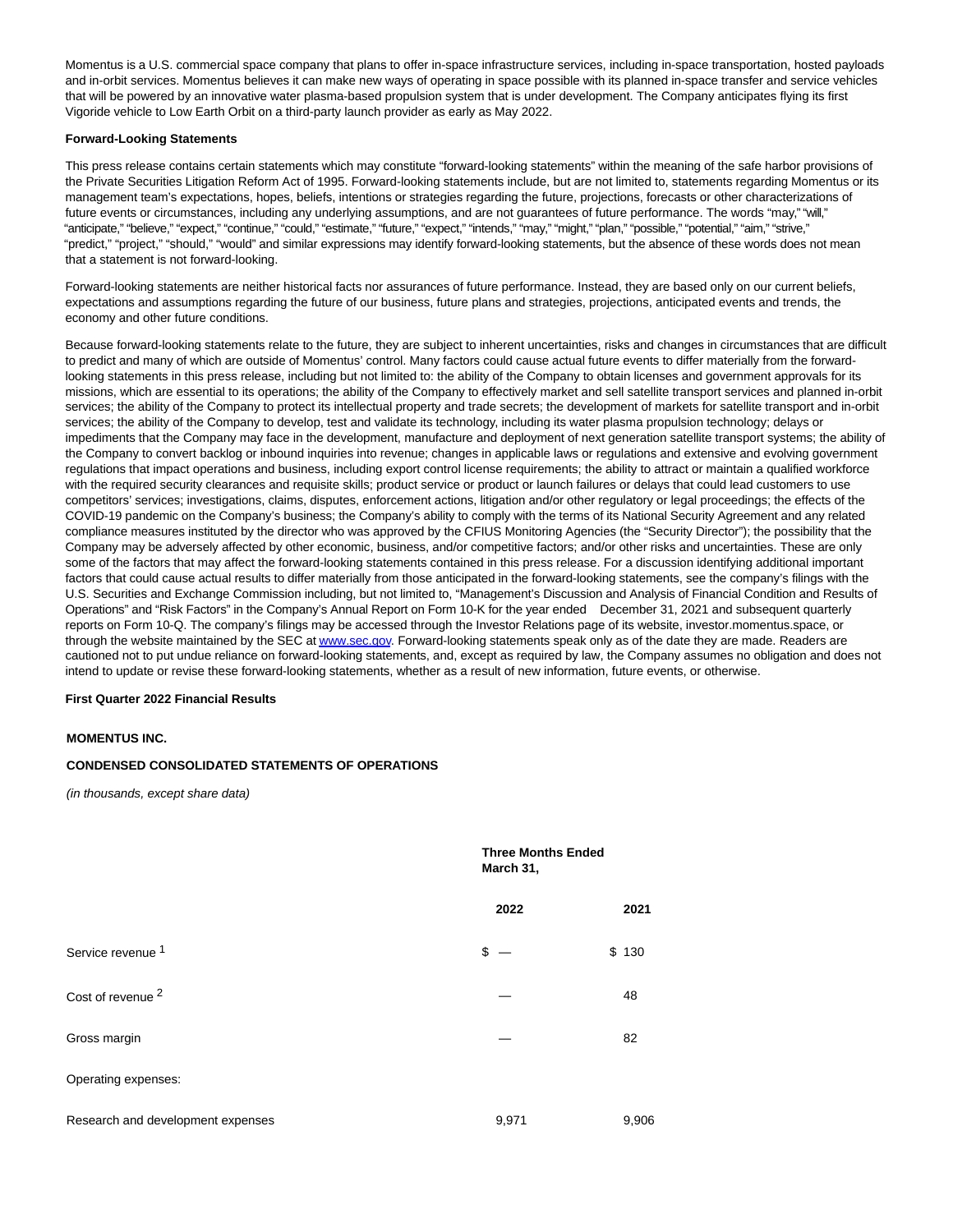| Selling, general and administrative expenses       | 14,853      |               | 14,005     |               |
|----------------------------------------------------|-------------|---------------|------------|---------------|
| Total operating expenses                           | 24,824      |               | 23,911     |               |
| Loss from operations                               | (24, 824)   | $\mathcal{E}$ | (23, 829)  | $\mathcal{C}$ |
|                                                    |             |               |            |               |
| Other income (expense):                            |             |               |            |               |
| Decrease (increase) in fair value of SAFE notes    |             |               | 81,564     |               |
| Decrease (increase) in fair value of warrants      | (451)       | $\mathcal{E}$ | 8,083      |               |
| Realized loss on disposal of asset                 | (70)        | $\mathcal{E}$ |            |               |
| Interest income                                    |             |               | 1          |               |
| Interest expense                                   | (1, 492)    | $\mathcal{E}$ | (968)      | $\big)$       |
| Other income (expense)                             | 3           |               | (179)      | $\mathcal{E}$ |
| Total other income (expense)                       | (2,010)     | $\lambda$     | 88,500     |               |
| Net income (loss)                                  | \$ (26,834) | $\lambda$     | \$ 64,671  |               |
| Net income (loss) per share, basic                 | \$ (0.34)   | $\lambda$     | \$1.03     |               |
| Net income (loss) per share, fully diluted         | \$ (0.34)   | $\mathcal{E}$ | \$ (0.28)  | $\mathcal{E}$ |
| Weighted average shares outstanding, basic         | 79,958,383  |               | 62,733,080 |               |
| Weighted average shares outstanding, fully diluted | 79,958,383  |               | 87,684,818 |               |

1 - Revenue recognized related to the cancellation of a customer contract, resulting in the forfeiture of a customer deposit

2 - The cost of revenue represents costs incurred related to one of the cancelled contracts.

# **MOMENTUS INC.**

# **CONDENSED CONSOLIDATED BALANCE SHEETS**

(in thousands)

**March 31, 2022 December 31, 2021**

# **ASSETS**

Current assets:

Cash and cash equivalents **\$ 155,602** \$ 160,036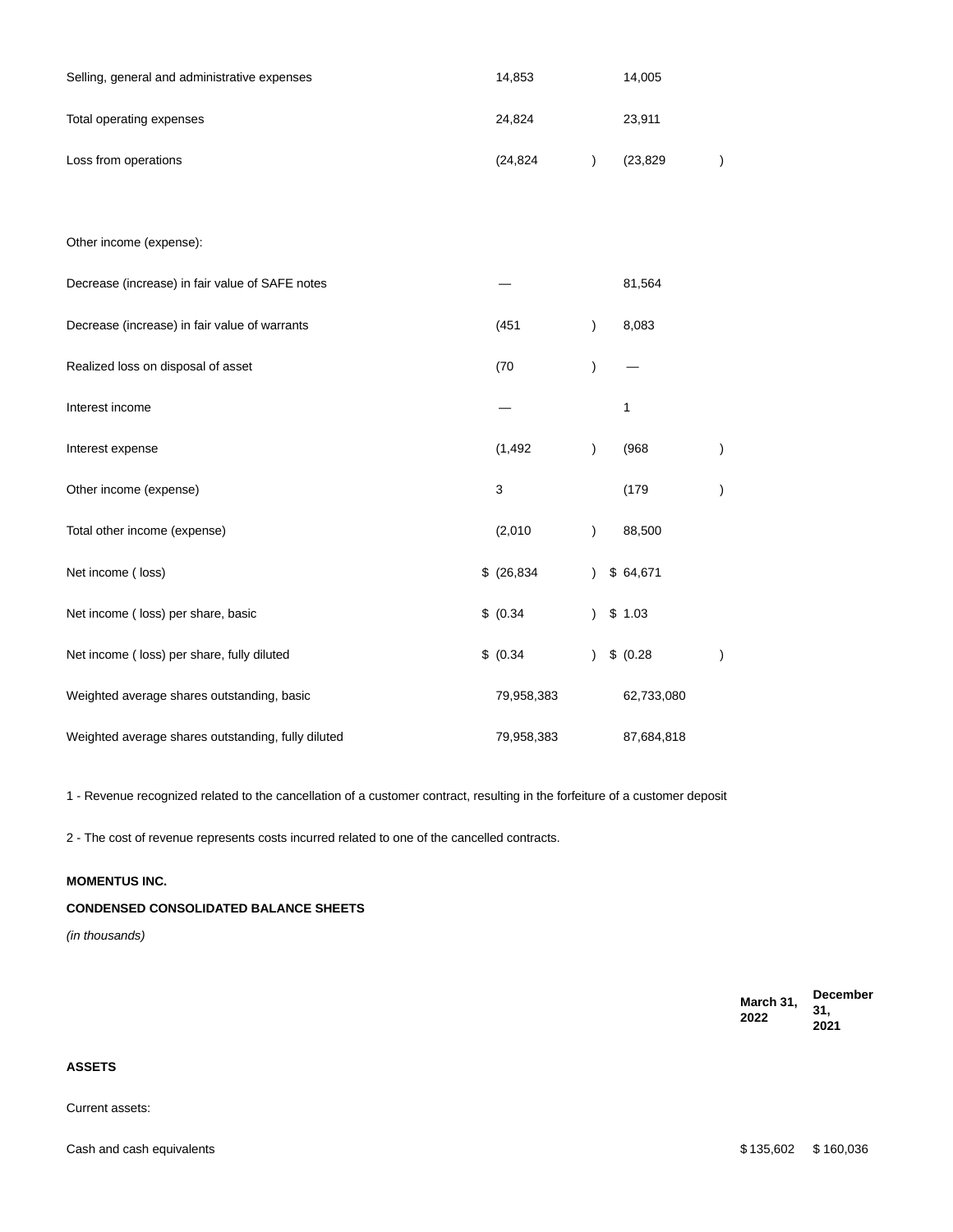| Restricted cash, current               | 100       | 197       |
|----------------------------------------|-----------|-----------|
| Prepaids and other current assets      | 7,984     | 9,431     |
| Total current assets                   | 143,686   | 169,664   |
| Non-current assets:                    |           |           |
| Property, machinery and equipment, net | 4,726     | 4,829     |
| Intangible assets, net                 | 656       | 349       |
| Operating right-of-use asset           | 7,282     | 7,604     |
| Restricted cash, non-current           | 324       | 314       |
| Other non-current assets               | 5,750     | 3,065     |
| Total assets                           | \$162,424 | \$185,825 |

# **LIABILITIES AND SHAREHOLDERS' EQUITY (DEFICIT)**

# Current liabilities:

| Accounts payable                       | 3,289  | 1,911  |
|----------------------------------------|--------|--------|
| Accrued expenses                       | 9,568  | 9,785  |
| Loan payable, current                  | 9,432  | 20,907 |
| Operating lease liability, current     | 1,143  | 1,189  |
| Share repurchase liability, current    | 6,000  |        |
| Other current liabilities              | 5,090  | 5,075  |
| <b>Total current liabilities</b>       | 34,522 | 38,867 |
| Contract liabilities, non-current      | 1,654  | 1,554  |
| Loan Payable, non-current              | 11,303 |        |
| Warrant liability                      | 6,200  | 5,749  |
| Operating lease liability, non-current | 7,002  | 7,284  |
| Other non-current liabilities          | 488    | 483    |
| Total non-current liabilities          | 26,647 | 15,070 |
| <b>Total liabilities</b>               | 61,169 | 53,937 |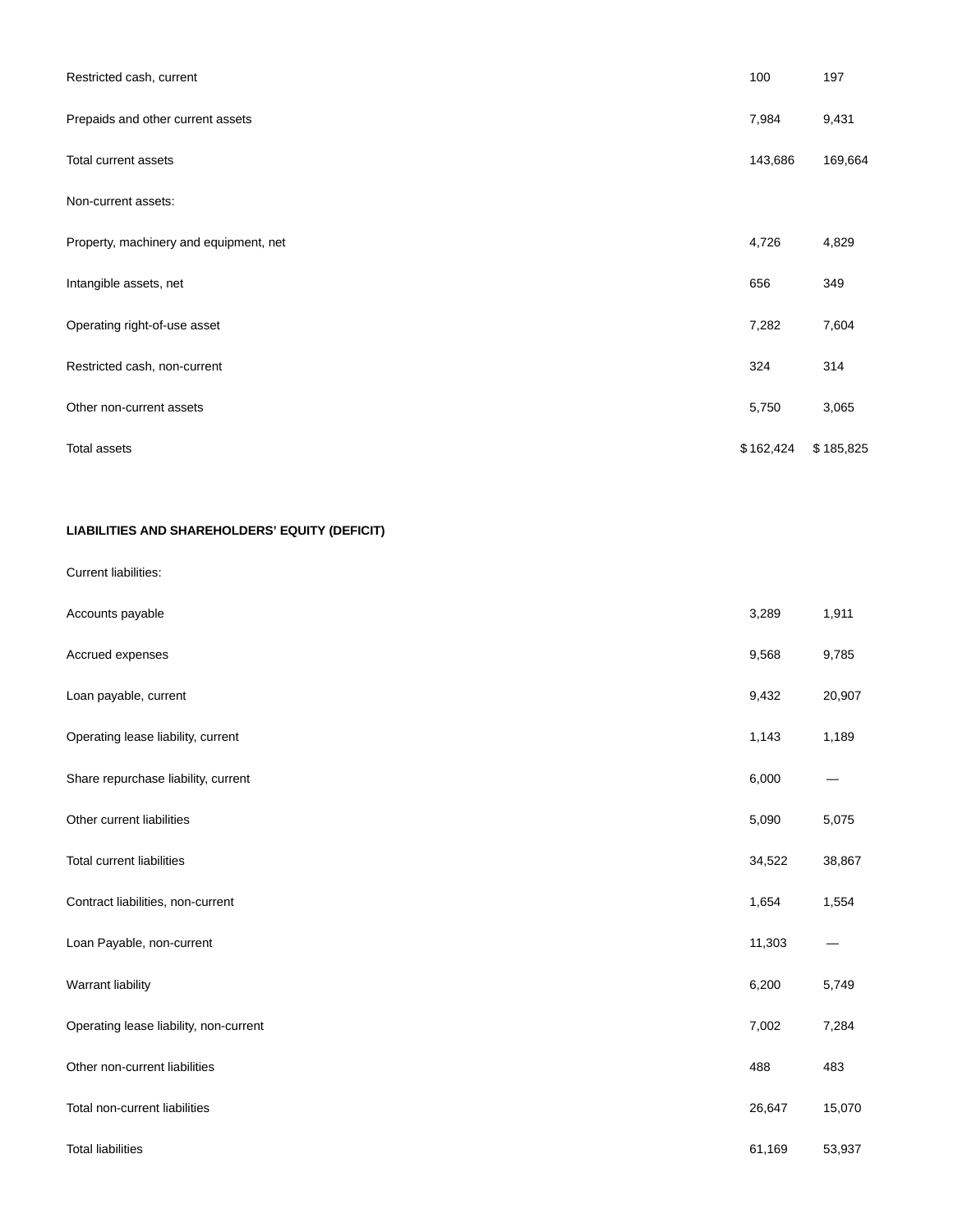# Shareholders' equity (deficit):

| Common stock, \$0.00001 par value; 250,000,000 shares authorized and 81,755,715 issued and outstanding as of March<br>31, 2022; 142,804,498 shares authorized and 81,211,781 issued and outstanding as of December 31, 2021 |            |            |
|-----------------------------------------------------------------------------------------------------------------------------------------------------------------------------------------------------------------------------|------------|------------|
| Additional paid-in capital                                                                                                                                                                                                  | 336.771    | 340.570    |
| Accumulated deficit                                                                                                                                                                                                         | (235, 517) | (208, 683) |
| Total shareholders' deficit                                                                                                                                                                                                 | 101.255    | 131.888    |
| Total Liabilities and Shareholders' Deficit                                                                                                                                                                                 | \$162.424  | \$185,825  |
|                                                                                                                                                                                                                             |            |            |

# **MOMENTUS INC.**

# **CONSOLIDATED STATEMENTS OF CASH FLOWS**

(in thousands)

|                                                                                      | <b>Three Months Ended</b><br>March 31, |           |  |  |
|--------------------------------------------------------------------------------------|----------------------------------------|-----------|--|--|
|                                                                                      | 2022                                   | 2021      |  |  |
| Cash flows from operating activities:                                                |                                        |           |  |  |
| Net income (loss)                                                                    | \$ (26,834 ) \$64,671                  |           |  |  |
| Adjustments to reconcile net income (loss) to net cash used in operating activities: |                                        |           |  |  |
| Depreciation and amortization                                                        | 294                                    | 199       |  |  |
| Amortization of debt discount and issuance costs                                     | 742                                    | 718       |  |  |
| Accrued interest                                                                     | 13                                     |           |  |  |
| Increase in fair value of warrants                                                   | 451                                    | (8,083)   |  |  |
| Increase in fair value of SAFE notes                                                 |                                        | (81, 564) |  |  |
| Impairment of prepaid launch costs                                                   |                                        | 750       |  |  |
| Loss on disposal of fixed and intangible assets                                      | 70                                     |           |  |  |
| Stock-based compensation expense                                                     | 2,212                                  | 5,768     |  |  |
| Changes in operating assets and liabilities:                                         |                                        |           |  |  |
| Prepaids and other current assets                                                    | 1,447                                  | (9,246)   |  |  |
| Other non-current assets                                                             | (2,685)                                | 93        |  |  |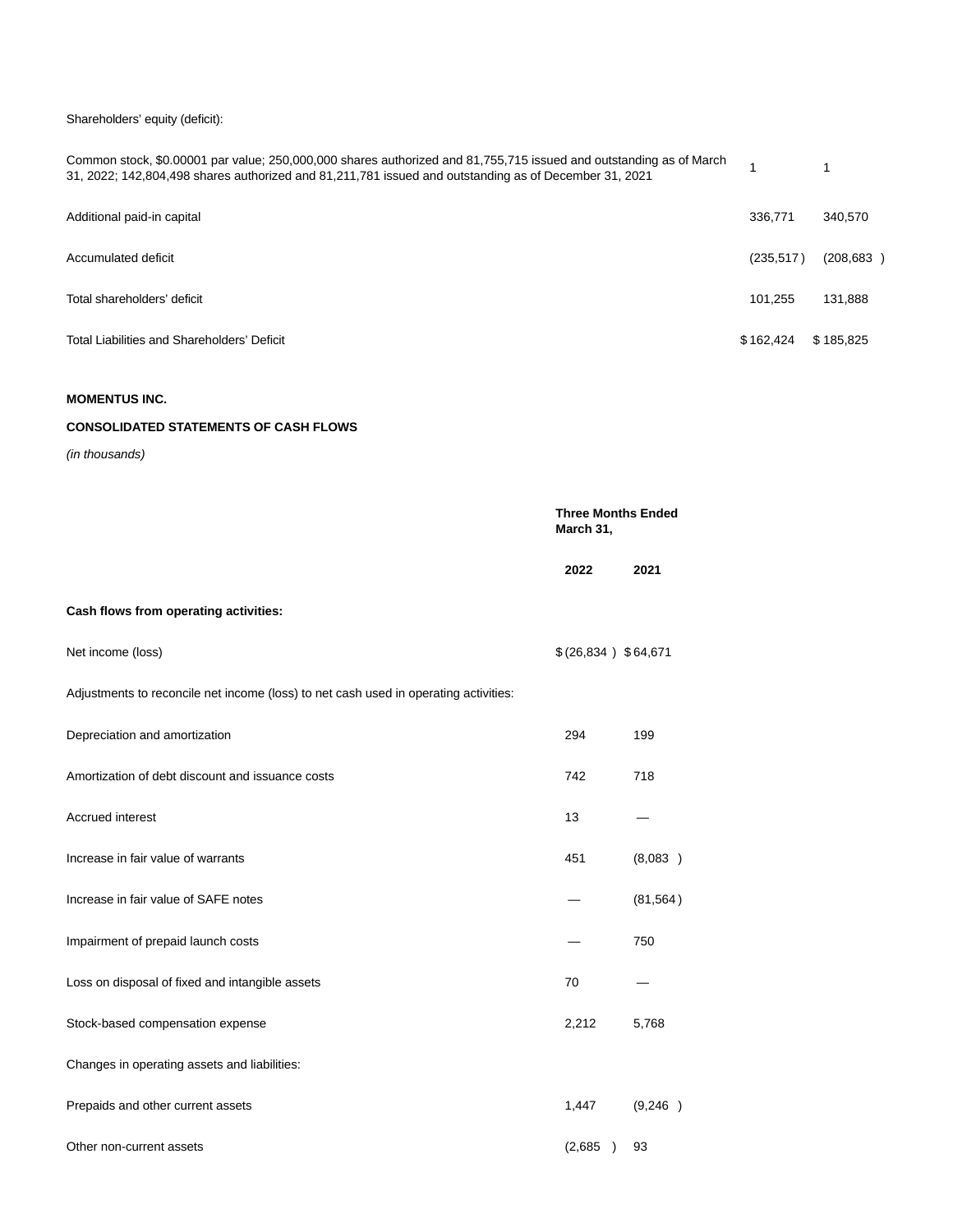| Accounts payable                                                                     | 1,387 |           | (97       | $\lambda$     |
|--------------------------------------------------------------------------------------|-------|-----------|-----------|---------------|
| Accrued expenses                                                                     | (273) | $\lambda$ | 5,120     |               |
| Other current liabilities                                                            | 14    |           | 80        |               |
| <b>Contract liabilities</b>                                                          | 100   |           | 146       |               |
| Lease liabilities and right-of-use assets                                            | (6    | $\lambda$ | 245       |               |
| Other non-current liabilities                                                        | 6     |           |           |               |
| Net cash used in operating activities                                                |       |           | (21, 199) |               |
|                                                                                      |       |           |           |               |
| Cash flows from investing activities:                                                |       |           |           |               |
| Purchase of property, machinery and equipment                                        | (290) | $\lambda$ | (429)     | $\lambda$     |
| Purchases of intangible assets                                                       | (231) | $\lambda$ | (3)       | $\mathcal{E}$ |
| Net cash used in investing activities                                                | (521) | $\lambda$ | (431)     | $\mathcal{L}$ |
|                                                                                      |       |           |           |               |
| Cash flows from financing activities:                                                |       |           |           |               |
| Proceeds from issuance of SAFE notes                                                 |       |           | 30,853    |               |
| Proceeds from issuance of loan payable                                               |       |           | 25,000    |               |
| Proceeds from exercise of stock options                                              | 48    |           | 24        |               |
| Payment for repurchase of Section 16 Officer common shares for tax coverage exchange | (59)  |           |           |               |
| Payment of notes payable                                                             | (927) |           |           |               |
| Payment of debt issuance costs                                                       |       |           | (144)     | $\lambda$     |
| Payment of warrant issuance costs                                                    |       |           | (31)      |               |
|                                                                                      |       |           |           |               |

**Net cash provided by financing activities** (938 ) 55,702

| Increase in cash and cash equivalents          | (24.521)           | 34.071 |
|------------------------------------------------|--------------------|--------|
| Cash and cash equivalents, beginning of period | 160.547            | 23.520 |
| Cash and cash equivalents, end of period       | \$136,026 \$57,591 |        |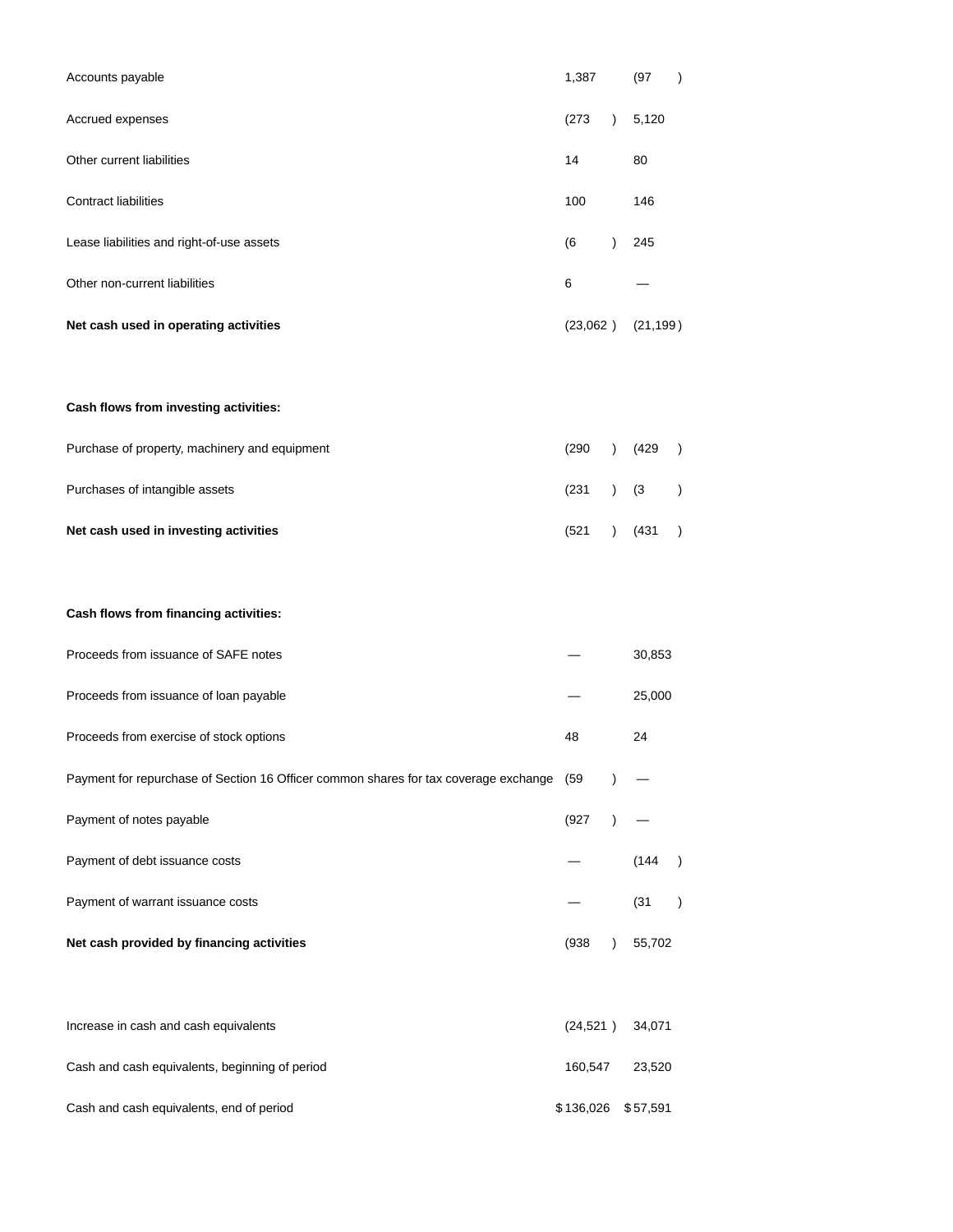#### **Supplemental disclosure of non-cash investing and financing activities**

| Deferred offering costs in accounts payable and accrued expenses at period end | $s -$   | \$861   |
|--------------------------------------------------------------------------------|---------|---------|
| Operating lease right-of-use assets in exchange for lease obligations          | $s -$   | \$8,501 |
| Share repurchase liability fair value                                          | \$6.000 | $s -$   |
|                                                                                |         |         |
| Supplemental disclosure of cash flow information                               |         |         |
| Cash paid for interest                                                         | \$750   | \$250   |

#### **Reclassifications**

Certain reclassifications have been made to the prior year's financial statements to conform to the current year's presentation. None of the reclassifications have changed the total assets, liabilities, shareholders' deficit, income, expenses or net losses previously reported.

## **Use of Non-GAAP Financial Measures** (unaudited)

This press release references certain non-GAAP financial measures, including adjusted EBITDA, non-GAAP selling, general, and administrative expense and non-GAAP research and development expense. The Company defines adjusted EBITDA as earnings before interest expense, taxes, depreciation and amortization, stock-based compensation, and certain other items the Company believes are not indicative of its core operating performance. The Company defines non-GAAP selling, general, and administrative expenses and research and development expenses as those respective GAAP amounts, excluding stock-based compensation and non-recurring items not indicative of core operating performance None of these non-GAAP financial measures is a substitute for or superior to measures of financial performance prepared in accordance with generally accepted accounting principles in the United States (GAAP) and should not be considered as an alternative to any other performance measures derived in accordance with GAAP.

The Company believes that presenting these non-GAAP financial measures provides useful supplemental information to investors about the Company that is helpful in understanding and evaluating its operating results, enhancing the overall understanding of its past performance and future prospects, and allowing for greater transparency with respect to key financial metrics used by its management in financial and operational-decision making. However, there are a number of limitations related to the use of non-GAAP measures and their nearest GAAP equivalents. For example, other companies may calculate non-GAAP measures differently, or may use other measures to calculate their financial performance, and therefore any non-GAAP measures the Company uses may not be directly comparable to similarly titled measures of other companies.

#### Quarterly adjusted EBITDA

A reconciliation of adjusted EBITDA to net loss for the three months ended March 31, 2022, March 31, 2021, and December 31, 2021, is set forth below:

|                                                 | <b>Three Months Ended</b> |           |                |                   |  |
|-------------------------------------------------|---------------------------|-----------|----------------|-------------------|--|
| (in thousands)                                  | March 31, 2022            |           | March 31, 2021 | December 31, 2021 |  |
| Net Income (Loss)                               | \$ (26,836)               | $\lambda$ | \$64,671       | \$ (2,729)        |  |
| Income tax expense                              |                           |           |                | 1                 |  |
| Interest income                                 |                           |           | (1)            |                   |  |
| Interest expense                                | 1,492                     |           | 968            | 5,544             |  |
| Depreciation & amortization                     | 294                       |           | 199            | 324               |  |
| <b>EBITDA</b>                                   | (25,049)                  |           | 65,837         | 3,140             |  |
| (Decrease) increase in fair value of SAFE notes |                           |           | (81, 564)      |                   |  |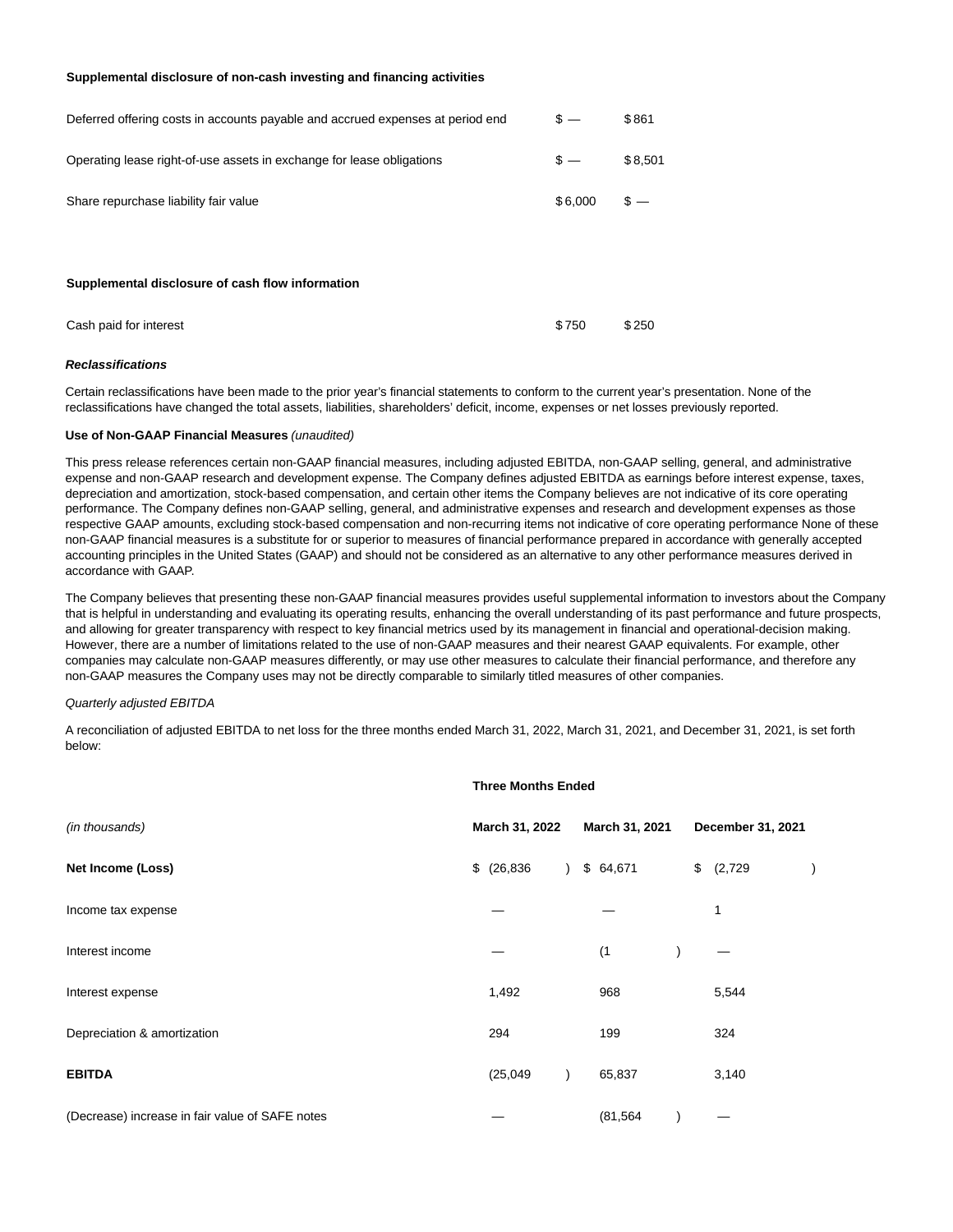| (Decrease) increase in fair value of warrants                | 451         | (8,083)                 | (27, 505)       |  |
|--------------------------------------------------------------|-------------|-------------------------|-----------------|--|
| Realized loss on disposal of assets                          | 70          |                         | 17              |  |
| Investment banking fees related to SAFE financing            |             | 178                     |                 |  |
| Prepaid launch deposit impairment                            |             | 750                     |                 |  |
| SEC and CFIUS legal expenses                                 | 795         | 3,873                   | 464             |  |
| Reduction in SEC and CFIUS legal expenses due to fee dispute |             |                         | (2, 551)        |  |
| Class action litigation legal expenses                       | 795         |                         | 797             |  |
| Other non-recurring legal expenses                           | 114         |                         |                 |  |
| SEC compliance costs                                         | 2,135       |                         | 1,073           |  |
| NSA compliance costs                                         | 978         |                         | 905             |  |
| Severance and other related expenses <sup>1</sup>            | 350         |                         | (13)            |  |
| Stock-based compensation                                     | 2,212       | 5,768                   | 7,265           |  |
| <b>Adjusted EBITDA</b>                                       | \$(17, 149) | \$(13,240)<br>$\lambda$ | \$<br>(16, 407) |  |

1 - Loss contingencies for certain severance agreements were reversed when the Company determined they would not be signed and paid

A reconciliation of selling, general, and administrative expenses to non-GAAP selling, general, and administrative expenses for the three months ended March 31, 2022, March 31, 2021, and December 31, 2021, is set forth below:

# **Three Months Ended**

| (in thousands)                                                          |    |        | March 31, 2022 March 31, 2021 December 31, 2021 |        |              |  |
|-------------------------------------------------------------------------|----|--------|-------------------------------------------------|--------|--------------|--|
| Selling, general, and administrative expenses                           | \$ | 14,853 | \$                                              | 14,005 | \$<br>13,103 |  |
| Stock-based compensation                                                |    | 1,839  |                                                 | 5,700  | 5,109        |  |
| SEC and CFIUS legal expenses3                                           |    | 795    |                                                 | 3,873  | 464          |  |
| Reduction in SEC and CFIUS legal expenses due to fee dispute resolution |    |        |                                                 |        | (2,551)      |  |
| Class action litigation legal expenses                                  |    | 795    |                                                 |        | 797          |  |
| Other non-recurring legal expenses                                      |    | 114    |                                                 |        |              |  |
| SEC compliance costs                                                    |    | 2,135  |                                                 |        | 1,073        |  |
| NSA compliance costs                                                    |    | 978    |                                                 |        | 905          |  |
| Severance and other related expenses <sup>1</sup>                       |    |        |                                                 |        | (13)         |  |